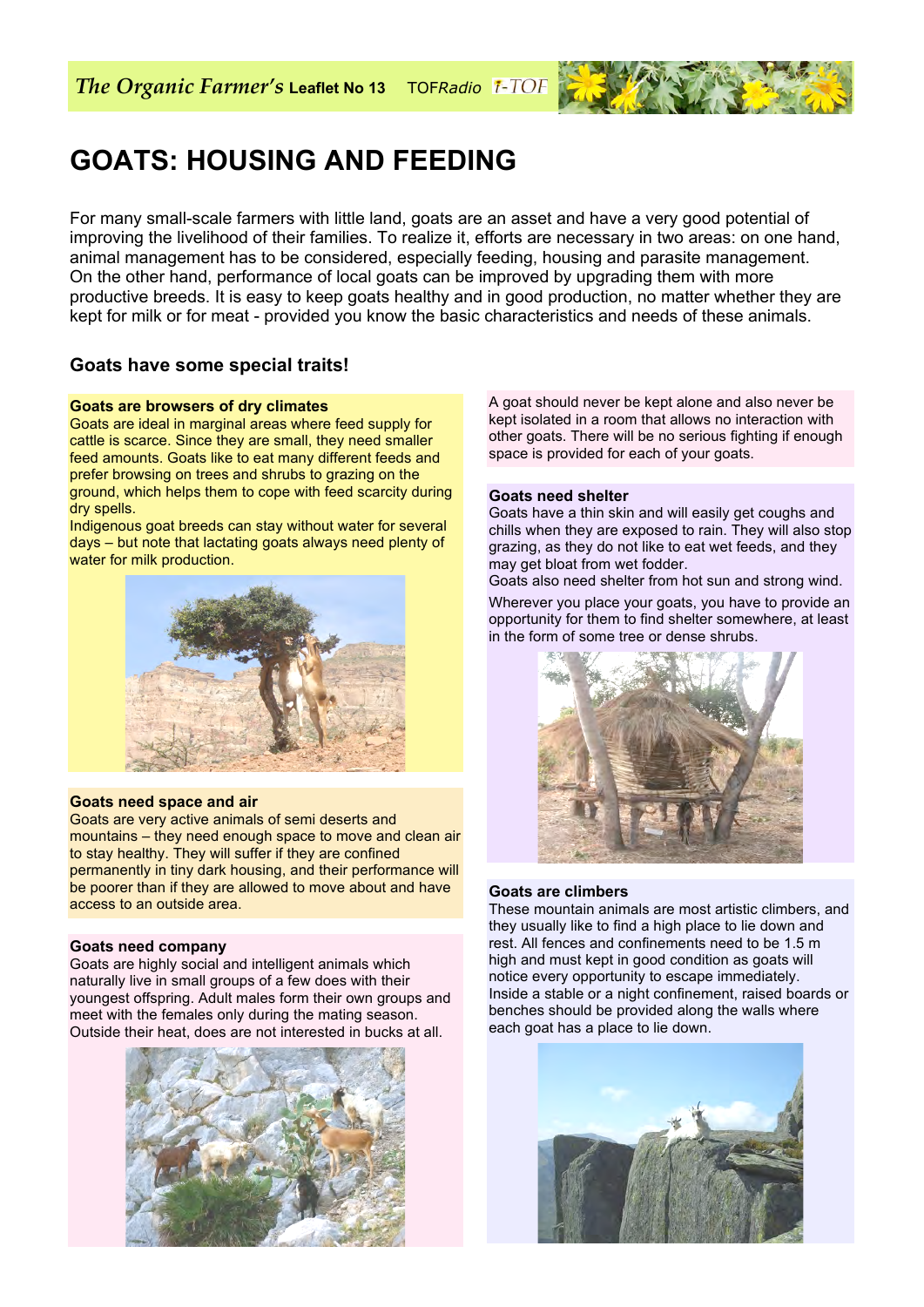# **Goat housings**

Elevated goat houses with slatted floors are advantageous. They are easy to clean and maintain, and manure and urine fall through the floor, which therefore stays relatively clean and dry, and disease and parasite infestation is reduced. The floor needs to be cleaned daily. Wastes can easily be collected; they make an excellent fertilizer.

At least one side of the house should be open, for example made with wire-mesh, allowing light and air to enter.

A good goat unit has three main areas: resting, walking and feeding area.

### **Resting area**

This is a protected dry area where goats can sleep, rest and chew chud. Each goat needs about 1 square meter. The best method is to provide clean, dry and elevated boards where all goats have a place to lie down comfortably (see picture). This is even more essential if the floor of the house is not elevated.

#### **Walking area and outside run**

Besides the resting area, goats need an area where they can walk around. Be generous! If your goats are not allowed to graze, you need to provide a shed with an outside run. Allow at least 3 square meters per goat. Provide tree trunks, heaps of firewood, large stones, old tires etc. to the kids for climbing, jumping, running and playing.

#### **Feeding area**

Good feeding troughs are important to keep the fodder clean and to reduce wastage. Every goat needs her own feeding place. In case the stronger goats disturb the weaker ones, all animals should be tied up during feeding.

Water and mineral licks need to be available at all times.





#### **Kidding pen**

Pregnant goats need a separate pen for kidding. This area must contain a thick, dry and clean litter layer. It is natural for the doe to leave the kid in a safe place a few hours after giving birth. She will go to call and suckle her kid near this place every two hours. The kid should be left there for a few days. It will follow its mother only after a few days.



#### **Buck pen**

For small farms with only a few goats it is not necessary to keep a buck, if there is a possibility to get good bucks for mating within walking distance. A buck should be housed in a large separate pen (3 square meters at least) but should be allowed to have the goats within eyesight. He should be run with the does and kids for grazing – provided he wears his apron to prevent mating (small picture).

## **Feeding goats**

Goats spend around six hours per day feeding, and another six hours they spend chewing chud. Unlike cattle, they do not prefer grasses and they are very selective in what they eat. They like to browse from trees and bushes. Goats need variety! New feeds must be introduced slowly, offering only small amounts initially, until the goats are used to them.



## **What can you feed in a cut-and-carry system?**

- **Herbage and grasses**: Always offer various feeds. Bulky grasses like Napier grass need to be chopped, and wet fodder must be allowed to dry to prevent bloat. Spreading it in the sun will also reduce the worm burden.
- Leaves of trees and shrubs: They are an important part of a goat's diet. Whole branches can be attached above ground to fences or posts (picture).
- **Legume fodder**: Legume leaves are high in protein and minerals and are necessary to improve the diet, especially if low-value feeds like dry crop residues are offered. Fodder from trees like Leucaena, Calliandra or Sesbania should never make more than one third of the total ration as they contain slightly poisonous substances. They can disturb the digestion and cause bloat. The same applies to fodder from legume crops like lucerne, lablab, cowpea, mucuna etc.
- **Kitchen wastes**: Goats love to sort out fruit and vegetable waste for anything that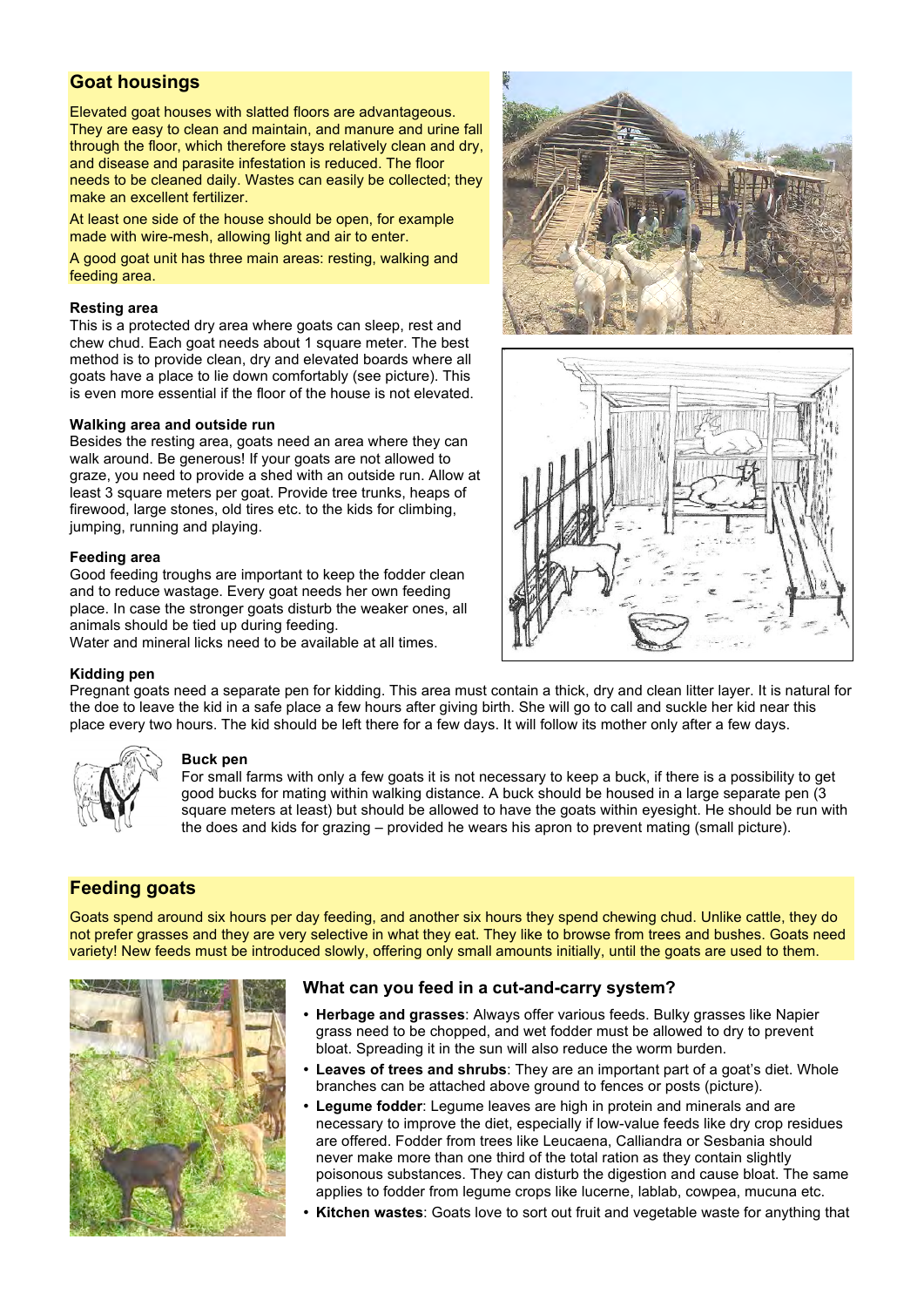appeals to them. Offer only fresh and clean kitchen waste! **Feeding practices**

- Feed your goats at least 3 times a day (early morning, noon and early evening) and at the same time every day.
- Hang up some feeds for browsing, e.g. tree branches, inside the house! Goats need to feed during the night.
- Feed only clean, fresh and dry fodder in clean and elevated feeding troughs.
- If necessary, tie the goats up for around two hours so they do not disturb each other and can eat in peace.

## **Fodder quantity**

- A dry, not pregnant goat needs about 8% of her body weight as fresh green fodder for body maintenance / day. Example: A goat of 50 kg live weight needs about 4.5 kg of fresh fodder (or about 1.2 kg of dry fodder) per day.
- A lactating doe needs about 1.5 kg of fresh, good quality fodder additionally for every litre of milk. Example: 4.5 kg fodder (for the goat herself) + 4.5 kg fodder for 3 kg milk = 9 kg fresh fodder.
- One kid suckles between 1 and 2 litres daily, so the doe needs 2 to 3 kg of fodder for each kid.
- In the last 2 months of pregnancy, feed about 7 to 8 kg.

## **Fodder quality**

All dairy animals need not only more fodder, but also fodder of high quality at any time. Poorly fed goats have low milk production, will not come on heat and will usually have only one kid. In addition, they will be less resistant against diseases and parasites.

Crop residues have to be supplemented with leguminous fodder, concentrates and minerals – otherwise, the goats will lose weight and stop producing milk.

# **Zero grazing**

This is certainly the system which is easiest to manage, as it is difficult to keep goats within fenced grazing areas. The need for good fencing is restricted to the goat unit, and goats are allowed to move freely within it. To keep your goats healthy, you should:

- Keep all females and their offspring in one herd.
- Provide a spacious shed with raised resting areas.
- Provide a spacious outside run for all goats.
- Provide sufficient good quality fodder for all goats.
- Clean the house and the outside run every day.

#### **Table: Rough estimations for the fodder requirements of different goat breeds**

| <b>Goat breed</b>  | Live weight<br><b>Females</b><br>(kg) | <b>Milk production</b><br>per lactation<br>(kg) | Forage intake<br>per day<br>(kg fresh matter) | <b>Total forage</b><br>intake per year<br>(kg dry matter) | Area needed to<br>produce forage for<br>one goat (acres) |
|--------------------|---------------------------------------|-------------------------------------------------|-----------------------------------------------|-----------------------------------------------------------|----------------------------------------------------------|
| Pure Toggenburg    | $50 - 60$                             | $600 - 800$                                     | $5 - 12*$                                     | 750                                                       | $0.25**$                                                 |
| Crossbreed (dairy) | $35 - 50$                             | $200 - 600$                                     | $4 - 10*$                                     | $400 - 700$                                               | $0.15 - 0.25$ **                                         |
| East African goat  | $25 - 30$                             |                                                 | $3 - 4*$                                      | 350                                                       | $0.1***$                                                 |
| Boer (meat)        | 70                                    |                                                 | $7 - 9*$                                      | 750                                                       | $0.25**$                                                 |

Forage intake is high when milk production is high and when fodder quality is good!

\*\* Forage yields depend on climate, soils, and management. Dry season fodder (hay) must also be produced from this area.

## **Grazing**

If you are lucky to have enough land to graze your goats and have the resources to establish goat-proof fencing around grazing paddocks (which is a challenge), you may be sure to have the happiest and healthiest goats.

Goats need a totally different type of pasture than cattle. The ideal feeding area for goats is wild bush land with rocks, shrubs and different kinds of grasses and herbage.

- Land size: One acre should produce enough fodder for 3 good dairy goats and their kids. Divide this acre into at least five paddocks in order to be able to rotate the goats on them.
- To avoid overgrazing and to reduce building up of parasites, goats should not be left in one paddock longer than 10 subsequent days. Goats are very susceptible against parasites that can be taken up from the ground.
- Each paddock needs to be left untouched by goats for at least 40 days before it is grazed again. You need at least five paddocks to rotate your goats.
- Depending on soil productivity, you may have to give the goats a larger area or to provide some additional feeds.
- Use excess wet season fodder to provide hay for the dry season (leaflet No 12). During the rainy season, fodder growth is high, and it is recommended to cut and dry the



grass and herbage on about half of the area of each paddock a few days before the goats are grazed there.

## **A plea for horns**

Most goats are born with horns. They are important for defence against predators (wild animals or dogs), for grooming, and for communication within the herd. Dairy goats do not attack people.

Dehorning kids is a risky procedure, as goat skulls are smaller and much thinner than cattle skulls. It is frequent that the brain is damaged in the process and that kids do not survive the complications.

A good goat management ensures that there will be no difficulties with horns. If you adhere to the following simple rules, fights between goats and accidents with people are most unlikely:

• Provide enough space in the goat unit, and give each goat an elevated resting place.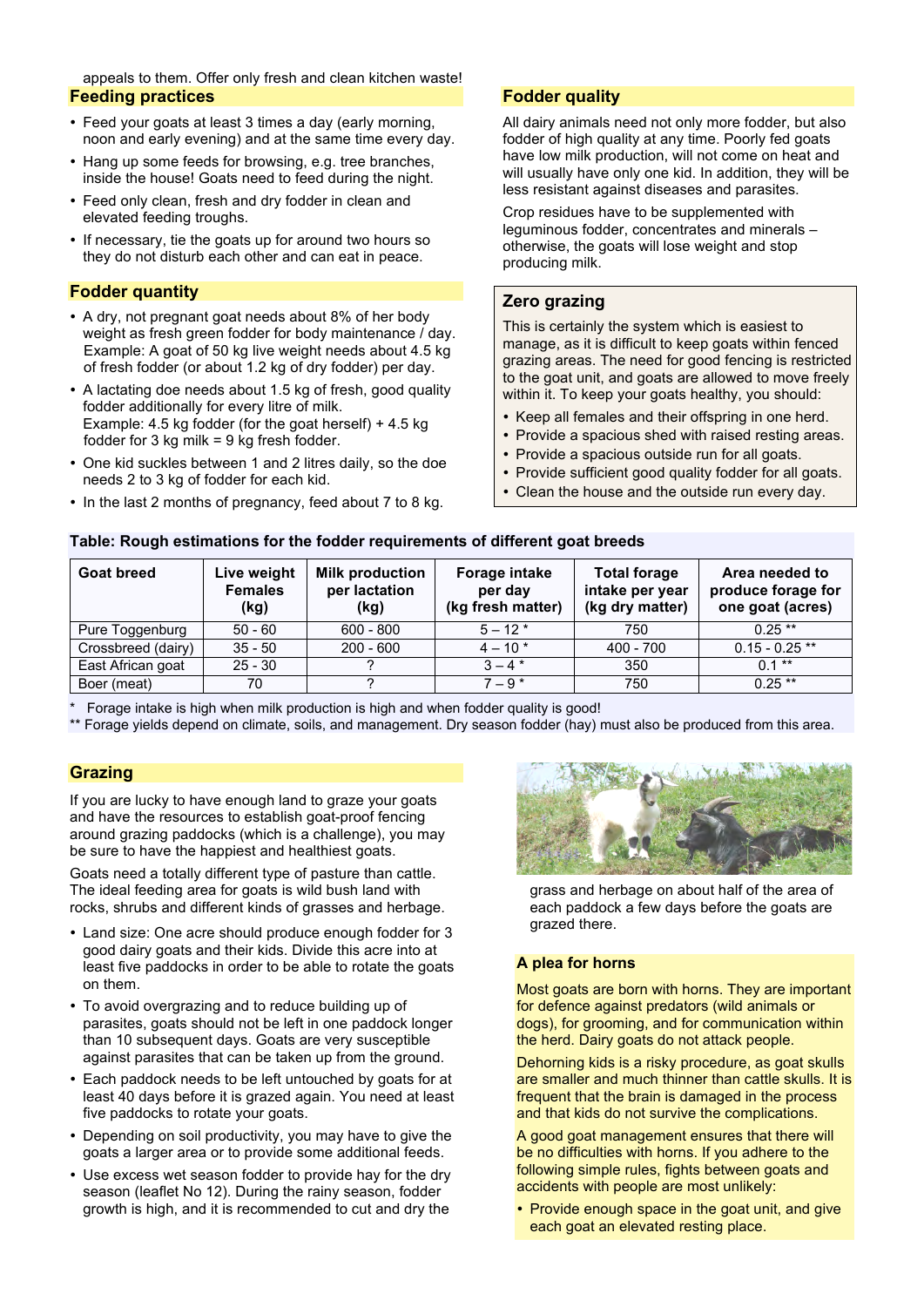• Avoid keeping goats with horns together with hornless goats in the same flock because hornless goats will

## **Concentrates**

Does in the last months of pregnancy and lactating goats should be given concentrates. Like cows, goats are ruminants, and high quantities of concentrates in the diet (above 1.5 kg / day) may cause serious health disorders. The amounts must always be increased gradually!

- Concentrates must be given in small quantities of not more than 250g / meal, together with or after the roughage.
- During the last two months of pregnancy, up to 500g can be given per day.
- Thin goats should be fed some concentrates already earlier in their pregnancy.
- After kidding, you may increase concentrate amounts gradually up to 1 kg per day during the second month of lactation (1.5 kg only for 5 liters of milk). In the  $3<sup>rd</sup>$  month, start to decrease the quantity depending on milk yield.
- Towards the end of lactation and during the first dry month, no concentrates should be fed.
- During the mating season, hard working bucks may be given 500 g of a concentrate per day.

## **Minerals**

Mineral salts are essential for goats and mineral blocks should be provided in a dry place inside the goat's pen.

## **Water**

Dairy goats need several litres of clean water daily (they will refuse to drink dirty water from dirty buckets) and need to have access to it day and night. Fasten big buckets to walls or posts and refill them frequently. Usually, goats will drink after feeding. In hot weather, with high milk production and when dry fodder is fed, a dairy goat may require up to 12 litres a day.

# **The body condition of goats**

always be inferior.

• Tie the goats up during feeding and milking.

## **Tethering**

Tethering, although common in some regions, is a management which can have a most destructive effect on health, milk production, and fertility of goats.

- Tethered goats usually do not get enough feed as the rope is short and gets entangled in obstacles quickly when the animals move around. In addition, goats will not feed where they placed their excrements.
- Goats tend to panic easily and will want to run away if anything unusual happens. They may suffocate or break their necks or legs.
- Parasite control is almost impossible.
- Usually, neither water nor protection from sun or rain is available where goats are tethered.

If tethering must be practised, you have to consider the following points:

- Never tie a goat to the same place for more than two days.
- Check your goats several times a day whether they still have enough herbage for grazing and are not entangled.
- Provide a shelter which they can reach if rain is expected or if it is very hot. A good solution is a wooden mobile roof placed at a distance where the goat can reach it but not wind the rope around it (picture).
- If no shelter is available, do not leave the goat in the plain sun for long, and go to detach it and get it back home as soon as it starts to rain.
- Provide water, minerals and additional fodder such as tree branches or hay after bringing your goat back home.
- Tie the goat around its neck and never on its leg.
- The rope should be around 2.5 m long.
- Do not tether kids.

In order to keep your goats in good breeding and milking condition you should know what to watch out for. Make adjustments in your feeding regime if a goat is getting too thin or too fat, but always change an animal's diet only gradually, as sudden changes will affect the rumen organisms and a healthy digestion.

A goat is much too thin if she appears very angular and the spine and the hip bones are prominent. If you run your fingers down the goat's spine from the shoulders to the tail head, sharp and distinct points can be felt. All ribs are visible. A doe should never be in this state!

A goat is in a good condition if the spine feels smooth and rounded and the flesh can be felt. The ribs are smooth and are not clearly visible. This is the best state for mating and during pregnancy. After kidding, the goat will probably loose some weight, but you should really try to prevent this!

If the spine and the ribs can only be felt with firm pressure and are not visible anymore, the doe is too fat. She may not get pregnant at all or may have difficulties kidding.



The dairy goat on the left picture is too thin. But the Anglo-Nubian dairy goat is in an excellent condition – with triplets!

Publication of *The Organic Farmer*. The magazine for sustainable agriculture in Kenya. www.organicfarmermagazine.org P.O. Box 14352, 00800 Nairobi. Tel: 020 44 50 398. Email: info@organickenya.org Sponsored by Sponsored by Compiled by Theresa Szekely LED LIECHTENSTEIN References TOF magazine; Infonet Biovision: www.infonet-biovision.org **DEVELOPMENT SERVICE**